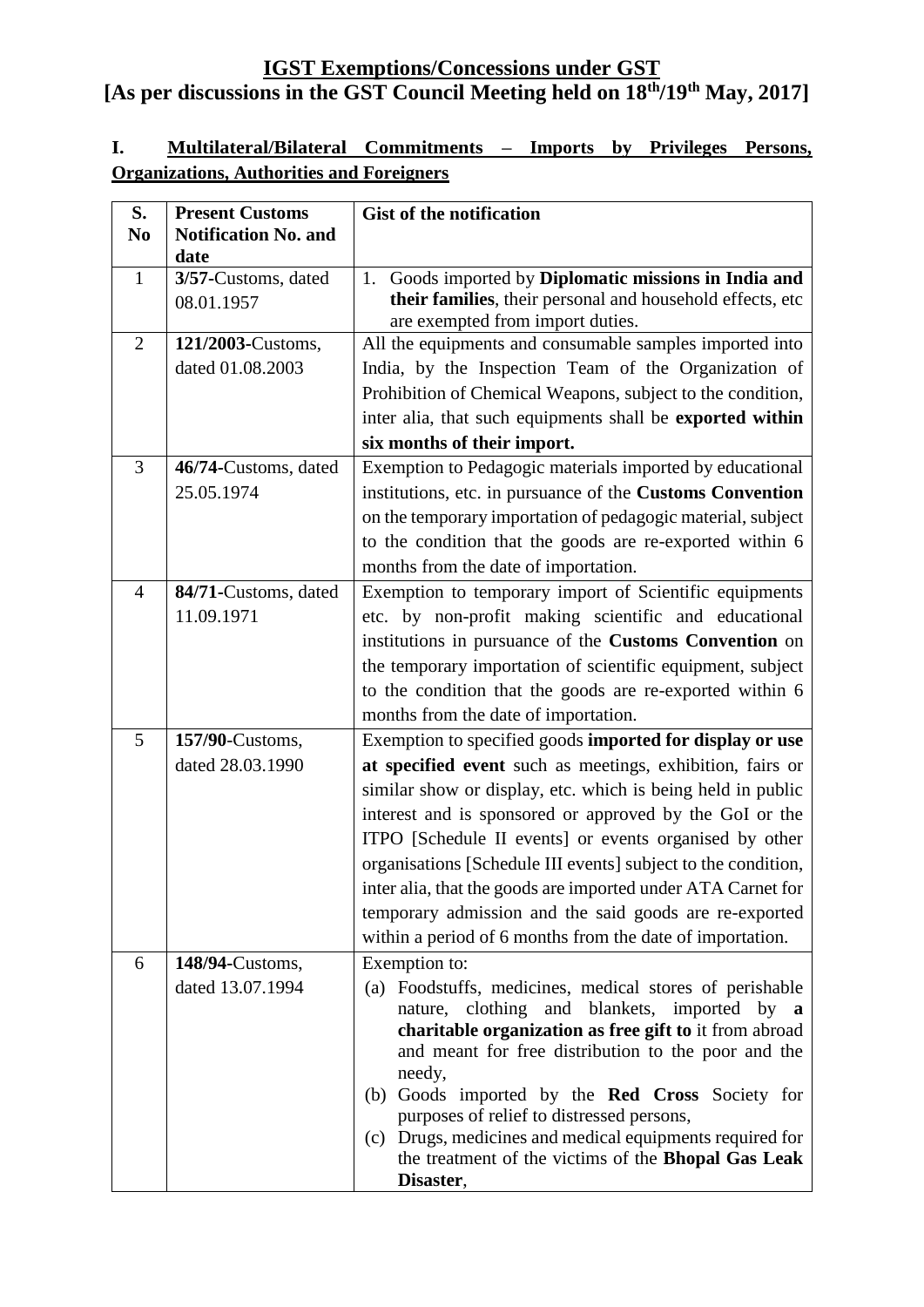|   |                                     | (d) Goods imported by the Cooperative for Assistance and<br>Relief Everywhere Incorporated (CARE) under the<br>Agreement between the President of India and CARE.<br>Supplies and equipments imported shall be re-<br>exported when no longer required for the purposes and<br>cannot be sold to a third party,<br>Goods imported into India for relief<br>(e)<br>and<br>rehabilitation purposes, in accordance with the<br>terms of any agreement in force between the GoI<br>and any foreign Government. These goods cannot<br>be sold or otherwise disposed of in India except with<br>the prior approval or subject to conditions as may be<br>prescribed by the GoI.<br>Articles of food and edible material supplied as free<br>(f)<br>gifts to the GoI by the agencies approved by the<br>UNO or the EEC,<br>Articles donated to the GoI for use of defence<br>(g)<br>personnel or donated to the National Defence Fund<br>and dispatched by the Indian Mission in the |
|---|-------------------------------------|-------------------------------------------------------------------------------------------------------------------------------------------------------------------------------------------------------------------------------------------------------------------------------------------------------------------------------------------------------------------------------------------------------------------------------------------------------------------------------------------------------------------------------------------------------------------------------------------------------------------------------------------------------------------------------------------------------------------------------------------------------------------------------------------------------------------------------------------------------------------------------------------------------------------------------------------------------------------------------|
|   |                                     | country where they were donated,                                                                                                                                                                                                                                                                                                                                                                                                                                                                                                                                                                                                                                                                                                                                                                                                                                                                                                                                              |
|   |                                     | (h) Goods gifted or supplied free of cost under a bilateral<br><b>agreement</b> between the<br>GoI<br>and<br>Foreign<br>a<br>Government.                                                                                                                                                                                                                                                                                                                                                                                                                                                                                                                                                                                                                                                                                                                                                                                                                                      |
| 7 | 154/94-Customs,                     | Exemption to:                                                                                                                                                                                                                                                                                                                                                                                                                                                                                                                                                                                                                                                                                                                                                                                                                                                                                                                                                                 |
|   | dated 13.07.1994                    | (a) Samples in accordance with the International<br>Convention<br>facilitate the importation<br>to<br>of                                                                                                                                                                                                                                                                                                                                                                                                                                                                                                                                                                                                                                                                                                                                                                                                                                                                      |
|   |                                     | <b>Commercial Samples and Advertising material</b>                                                                                                                                                                                                                                                                                                                                                                                                                                                                                                                                                                                                                                                                                                                                                                                                                                                                                                                            |
|   |                                     | drawn up at Geneva and dated the 7th day of                                                                                                                                                                                                                                                                                                                                                                                                                                                                                                                                                                                                                                                                                                                                                                                                                                                                                                                                   |
|   |                                     | November, 1952,<br>(b) Price lists supplied free of charge in accordance with the                                                                                                                                                                                                                                                                                                                                                                                                                                                                                                                                                                                                                                                                                                                                                                                                                                                                                             |
|   |                                     | Convention mentioned above,                                                                                                                                                                                                                                                                                                                                                                                                                                                                                                                                                                                                                                                                                                                                                                                                                                                                                                                                                   |
|   |                                     | (c) Commercial samples upto Rs.3 lakh in value in case<br>of gem and jewellery industry and Rs.1 lakh in case                                                                                                                                                                                                                                                                                                                                                                                                                                                                                                                                                                                                                                                                                                                                                                                                                                                                 |
|   |                                     | of any other industry, and not exceeding 50 units in                                                                                                                                                                                                                                                                                                                                                                                                                                                                                                                                                                                                                                                                                                                                                                                                                                                                                                                          |
|   |                                     | number in a year, imported as personal baggage by                                                                                                                                                                                                                                                                                                                                                                                                                                                                                                                                                                                                                                                                                                                                                                                                                                                                                                                             |
|   |                                     | bona fide commercial travellers or businessmen or                                                                                                                                                                                                                                                                                                                                                                                                                                                                                                                                                                                                                                                                                                                                                                                                                                                                                                                             |
|   |                                     | imported by post or air,                                                                                                                                                                                                                                                                                                                                                                                                                                                                                                                                                                                                                                                                                                                                                                                                                                                                                                                                                      |
|   |                                     | (d) Prototypes of engineering goods imported as                                                                                                                                                                                                                                                                                                                                                                                                                                                                                                                                                                                                                                                                                                                                                                                                                                                                                                                               |
|   |                                     | samples for executing or for use in connection with<br>securing export orders subject to mutilation / re-export,                                                                                                                                                                                                                                                                                                                                                                                                                                                                                                                                                                                                                                                                                                                                                                                                                                                              |
|   |                                     | (e) Bonafide commercial samples and prototypes of                                                                                                                                                                                                                                                                                                                                                                                                                                                                                                                                                                                                                                                                                                                                                                                                                                                                                                                             |
|   |                                     | value upto Rs.10,000 and supplied free of charge.                                                                                                                                                                                                                                                                                                                                                                                                                                                                                                                                                                                                                                                                                                                                                                                                                                                                                                                             |
| 8 | 104/94-Customs,<br>dated 16.03.1994 | Exemption to containers of durable nature subject to re-<br>export within 6 months from the date of their importation.                                                                                                                                                                                                                                                                                                                                                                                                                                                                                                                                                                                                                                                                                                                                                                                                                                                        |
| 9 | 22/2003-Customs,                    |                                                                                                                                                                                                                                                                                                                                                                                                                                                                                                                                                                                                                                                                                                                                                                                                                                                                                                                                                                               |
|   | dated 04.02.2003                    | Exemption to:<br>a) paper money; and                                                                                                                                                                                                                                                                                                                                                                                                                                                                                                                                                                                                                                                                                                                                                                                                                                                                                                                                          |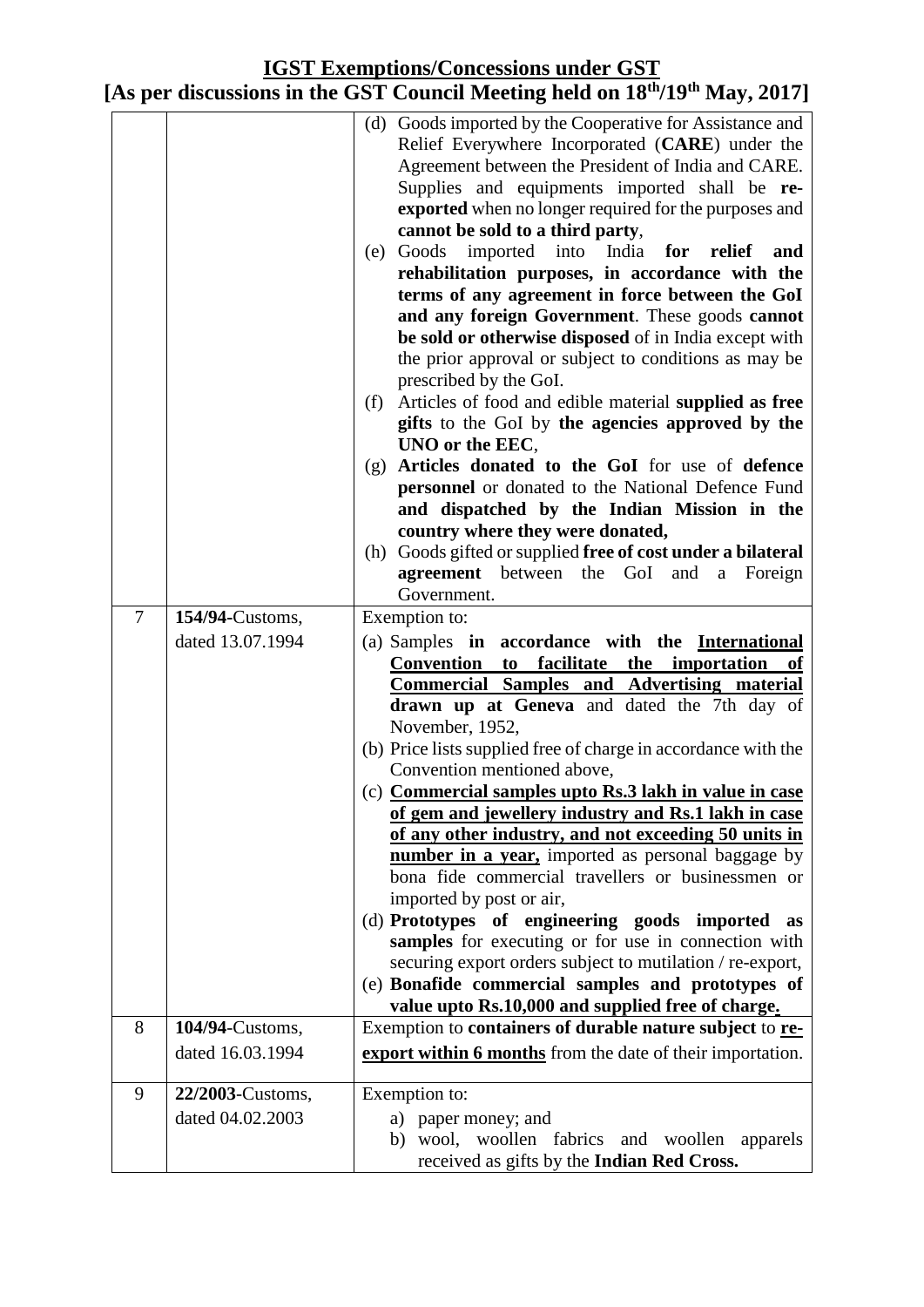| 10 | 151/94-Customs,   | Exemption to:                                                                                                     |
|----|-------------------|-------------------------------------------------------------------------------------------------------------------|
|    | dated 13.07.1994  | (a) <b>Fuel in the tanks</b> of the aircrafts of an Indian Airline or                                             |
|    |                   | of the Indian Air Force subject to the condition, inter                                                           |
|    |                   | alia, that the quantity of the said fuel is equal to the                                                          |
|    |                   | quantity of the same type of fuel which was taken out                                                             |
|    |                   | of India in the tanks of the aircrafts of the same                                                                |
|    |                   | Indian Airline or of the Indian Air Force, and on                                                                 |
|    |                   | which the duty of Customs, or Central Excise had been                                                             |
|    |                   | paid; and the rate of duty of customs (including the<br>additional duty leviable under the said section 3) or the |
|    |                   | rate of duty of Central Excise, as the case may be,                                                               |
|    |                   | leviable on such fuel is the same at the time of the                                                              |
|    |                   | arrivals and departures of such aircrafts;                                                                        |
|    |                   | (b) Lubricating oil, imported in the engines of any aircraft                                                      |
|    |                   | registered in India or of any aircraft of the Indian Air                                                          |
|    |                   | Force;                                                                                                            |
|    |                   | (c) Specified goods imported by the United Arab                                                                   |
|    |                   | Airlines which will be carried on individual aircraft for                                                         |
|    |                   | use in hangars and which are flown back on the same                                                               |
|    |                   | aircraft;<br>(d) Aircraft equipment, engines and spare parts imported by                                          |
|    |                   | the Air India International or the Indian Airlines having                                                         |
|    |                   | been borrowed by the aforesaid airlines for fitment                                                               |
|    |                   | to their aircraft from foreign airlines outside India                                                             |
|    |                   | or from the foreign manufacturers of the prime                                                                    |
|    |                   | equipment subject to the condition, that the said goods                                                           |
|    |                   | are being imported for fitment and re-export; and the                                                             |
|    |                   | said goods are re-exported within one month from the                                                              |
|    |                   | date of their importation into India.                                                                             |
| 11 | 130/2010-Customs, | Exemption to printed ticket stocks, airway bills, any printed                                                     |
|    | dated 23.12.2010  | material which bears the insignia of the importing airline                                                        |
|    |                   | printed thereon including baggage tags, publicity material                                                        |
|    |                   | for distribution free of charge when imported into India by                                                       |
|    |                   | a designated airline.                                                                                             |
| 12 | 10/2014-Customs,  | Exemption to specified goods, when imported into India for                                                        |
|    | dated 12.05.2014  | display or use at any specified event specified subject to                                                        |
|    |                   | the condition, inter alia, that the specified event is being                                                      |
|    |                   | held in public interest and is sponsored or approved by the                                                       |
|    |                   | Government of India or the India Trade Promotion                                                                  |
|    |                   | Organization; and that the said goods are imported                                                                |
|    |                   | under an FICCI/TAITRA Carnet issued in accordance                                                                 |
|    |                   | Agreement between the India-Taipei<br>with<br>the                                                                 |
|    |                   | Association in Taipei and the Taipei Economic and                                                                 |
|    |                   | <b>Cultural Center in India on the FICCI/TAITRA Carnet</b>                                                        |
|    |                   | for the Temporary Admission of Goods signed on 20th                                                               |
|    |                   | March, 2013 and the Carnet is guaranteed by the Federation                                                        |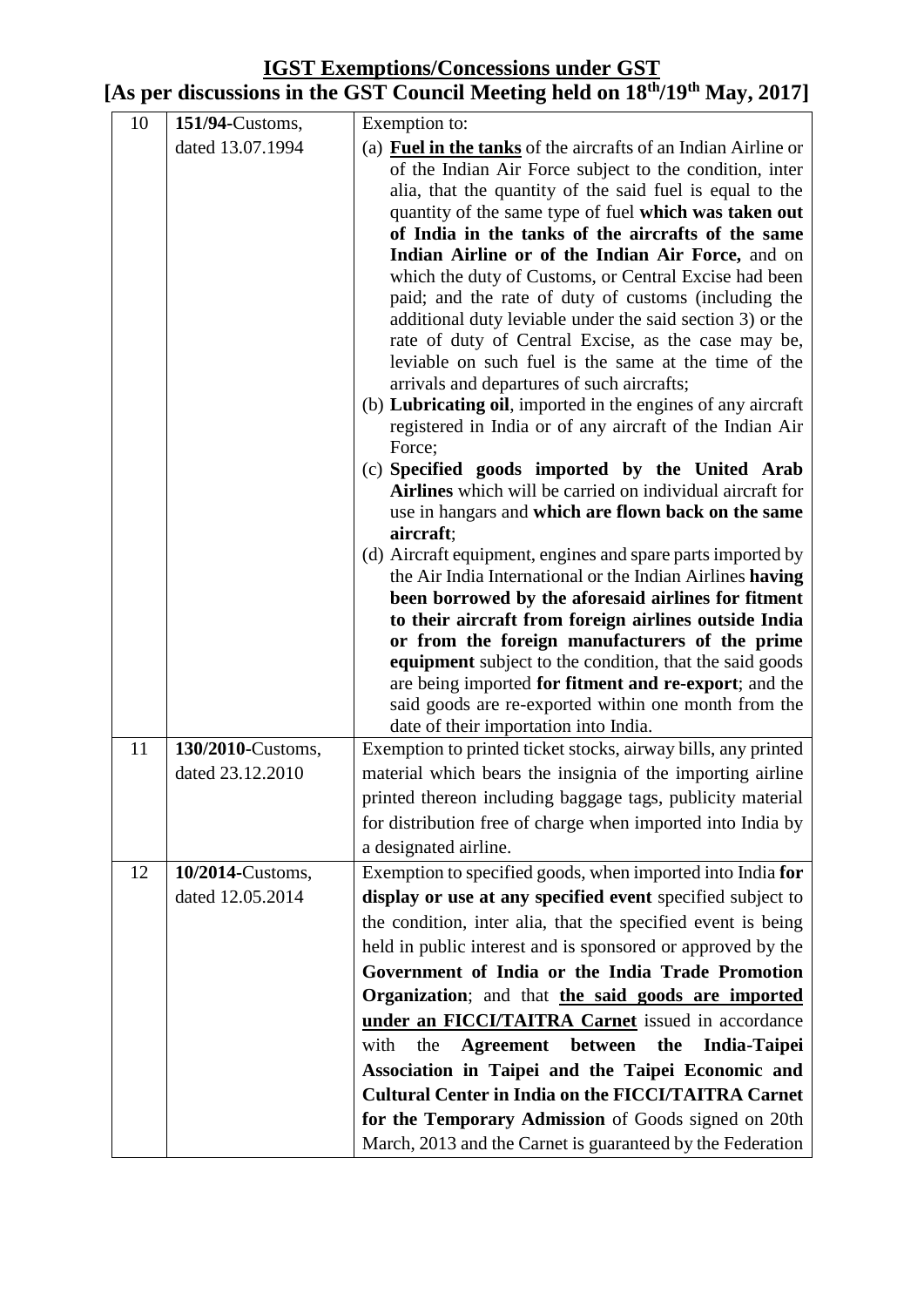| (hereinafter referred to as FICCI).                                                                                                            |
|------------------------------------------------------------------------------------------------------------------------------------------------|
|                                                                                                                                                |
| 13<br>Exemption to goods imported by the Vice President of<br>106/58-Customs,                                                                  |
| dated 29.03.1958<br>India on appointment or during his tenure of office.                                                                       |
| Articles for personal use;<br>a)<br>b) Food, drink, tobacco for consumption of Vice-<br>President's household<br>articles for furnishing<br>C) |
| d) motor cars for Vice-President's use                                                                                                         |
| Exemption to foodstuffs and provisions (excluding fruit<br>14<br>207/89-Customs,                                                               |
| dated 17.07.1989<br>products, alcohol and tobacco) when imported into India                                                                    |
| by a person residing in India, not being a citizen of India                                                                                    |
| subject to the condition, inter alia, that the CIF value of such                                                                               |
| goods imported in a year does not exceed Rs.1 lakh.                                                                                            |
| Exemption to imports relating to defence and internal<br>15<br>39/96-Customs, dated                                                            |
| security forces.<br>23.07.1996                                                                                                                 |
| a) Medals and decorations imported directly by the GoI                                                                                         |
| in the Ministry of Defence.                                                                                                                    |
| b) Personal effects of the persons on duty out of India with                                                                                   |
| the naval, military or air forces or with the Indian Navy                                                                                      |
| or Central Para Military Forces if imported for delivery                                                                                       |
| to the next of kin of such person if he dies or is<br>wounded, is missing or is taken prisoner of war.                                         |
| c) Bona fide gifts from donors abroad when imported for                                                                                        |
| the maintenance of war graves by an institution<br>subject to certification by the Ministry of Defence.                                        |
| Imported stores purchased out of bonded stocks<br>d)                                                                                           |
| lying in a warehouse intended to be supplied free by the                                                                                       |
| Government for the use of the crew of a ship of the                                                                                            |
| Coast Guard Organization.                                                                                                                      |
| e) Goods imported for trial, demonstration or training                                                                                         |
| before any authority under the MoD or MHA in the GoI                                                                                           |
| subject to certification by MoD or MHA and subject to                                                                                          |
| the condition that the goods are <b>re-exported</b> within a<br>period of 2 years from the date of importation.                                |
| Goods imported by the National Technical Research<br>f)                                                                                        |
| Organization (NTRO). This exemption is valid till                                                                                              |
| 31.12.2018.                                                                                                                                    |
| 16<br>153/94-Customs,<br>Exemption to:                                                                                                         |
| dated 13.07.1994<br>1. Articles of foreign origin for repairs and return,                                                                      |
| 2. Theatrical equipment including costumes for use by a                                                                                        |
| foreign theatrical company or dancing troupe and re-                                                                                           |
| exported thereafter,                                                                                                                           |
| 3. Photographic, filming, sound-recording and radio                                                                                            |
| equipments, raw films, video tapes and sound                                                                                                   |
| recording tapes imported in public interest and has<br>been sponsored by the GoI and subject to certification                                  |
| by the Ministry of I&B and subsequent re-export,                                                                                               |

#### **[As per discussions in the GST Council Meeting held on 18th/19th May, 2017]**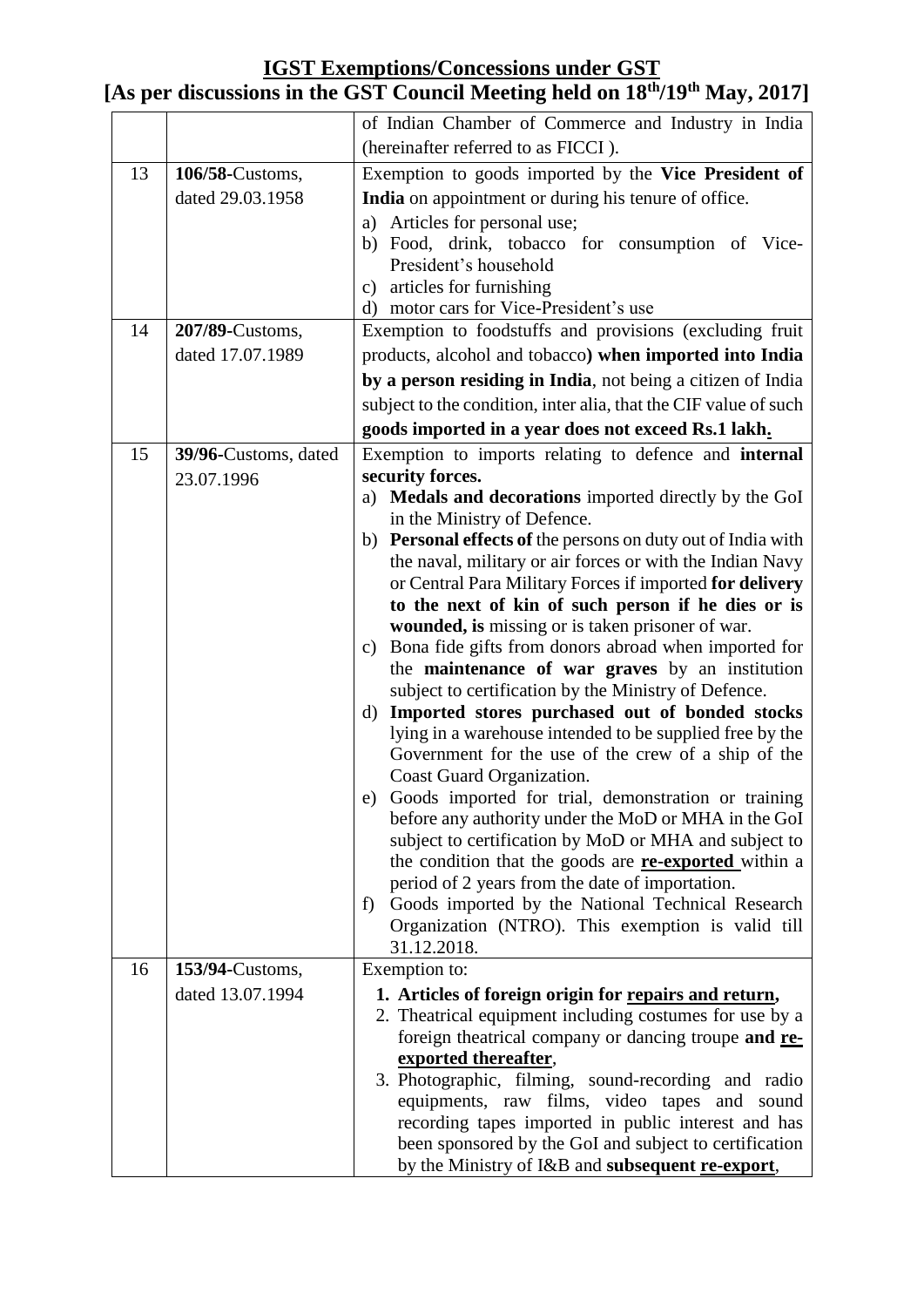|  | [As per discussions in the GST Council Meeting held on 18 <sup>th</sup> /19 <sup>th</sup> May, 2017] |  |  |  |  |  |
|--|------------------------------------------------------------------------------------------------------|--|--|--|--|--|
|--|------------------------------------------------------------------------------------------------------|--|--|--|--|--|

|    |                                     | 4. Mountaineering equipments, materials, clothing,<br>foodstuffs and provisions (excluding alcoholic drinks,<br>cigarettes and tobacco), medical stores, imported by a<br>mountaineering expedition and subject to <b>re-export</b> ,                                                                                                                                                                                                                                                                                                                                                                                                                                                                                                                                                                                                                                                                                                                                               |
|----|-------------------------------------|-------------------------------------------------------------------------------------------------------------------------------------------------------------------------------------------------------------------------------------------------------------------------------------------------------------------------------------------------------------------------------------------------------------------------------------------------------------------------------------------------------------------------------------------------------------------------------------------------------------------------------------------------------------------------------------------------------------------------------------------------------------------------------------------------------------------------------------------------------------------------------------------------------------------------------------------------------------------------------------|
| 17 | 51/96-Customs, dated<br>23.07.1996  | Exemption to research equipments imported by:<br>(a) Public funded research institutions or a university or<br>an Indian Institute of Technology or Indian Institute<br>of Science, Bangalore or Regional Engineering<br>College, other than a hospital,<br>(b) Research institutions, other than a hospital,<br>(c) Departments and laboratories of<br>the<br>Central<br>Government and State Government, other than a<br>hospital,<br>(d) Regional Cancer Center (Cancer Institute),<br>subject to, inter alia, registration with the DSIR.                                                                                                                                                                                                                                                                                                                                                                                                                                       |
| 18 | 8/2016-Custms, dated<br>05.02.2016  | Exemption to goods imported for display or use at specified<br>event [fair, exhibition] subject to re-export within 6                                                                                                                                                                                                                                                                                                                                                                                                                                                                                                                                                                                                                                                                                                                                                                                                                                                               |
| 19 | 326/83-Customs.<br>dated 23.12.1983 | months from the date of clearance of the imported goods.<br>Exemption to:<br>(a) Articles of gift received from any foreign government<br>by Union or State Ministers and specified public<br>servants and imported as baggage,<br>(b) Articles of gift imported into India by a foreign<br>dignitary, visiting India for any official purposes, as<br>part of his baggage and to be gifted to Union or State<br>Ministers and specified public servants.                                                                                                                                                                                                                                                                                                                                                                                                                                                                                                                           |
| 20 | 146/94-Customs,<br>dated 13.07.1994 | Exemption to:<br>(a) Challenge Cups and Trophies awarded to an Indian<br>team in connection with its participation in a<br>tournament outside India and brought by it into<br>India for being kept with an Official Sports<br>Association,<br>(b) Medals and trophies awarded to members of Indian<br>teams for their participation in international<br>tournaments or competitions outside India,<br>(c) Prizes won by any member of an Indian Team if the<br>team has participated in any international tournament or<br>competition in relation to any sport or game, with the<br>approval of the GoI in the Department of Youth Affairs<br>and Sports,<br>(d) Trophy when imported into India by the National<br>Federation recognized by<br>Sports<br>the<br>Central<br>Government or any Sports<br>Body for<br>being awarded to<br>the winning team in the<br>international<br>including<br>bilateral<br>tournament<br>tournament and World Cup event to be held in<br>India. |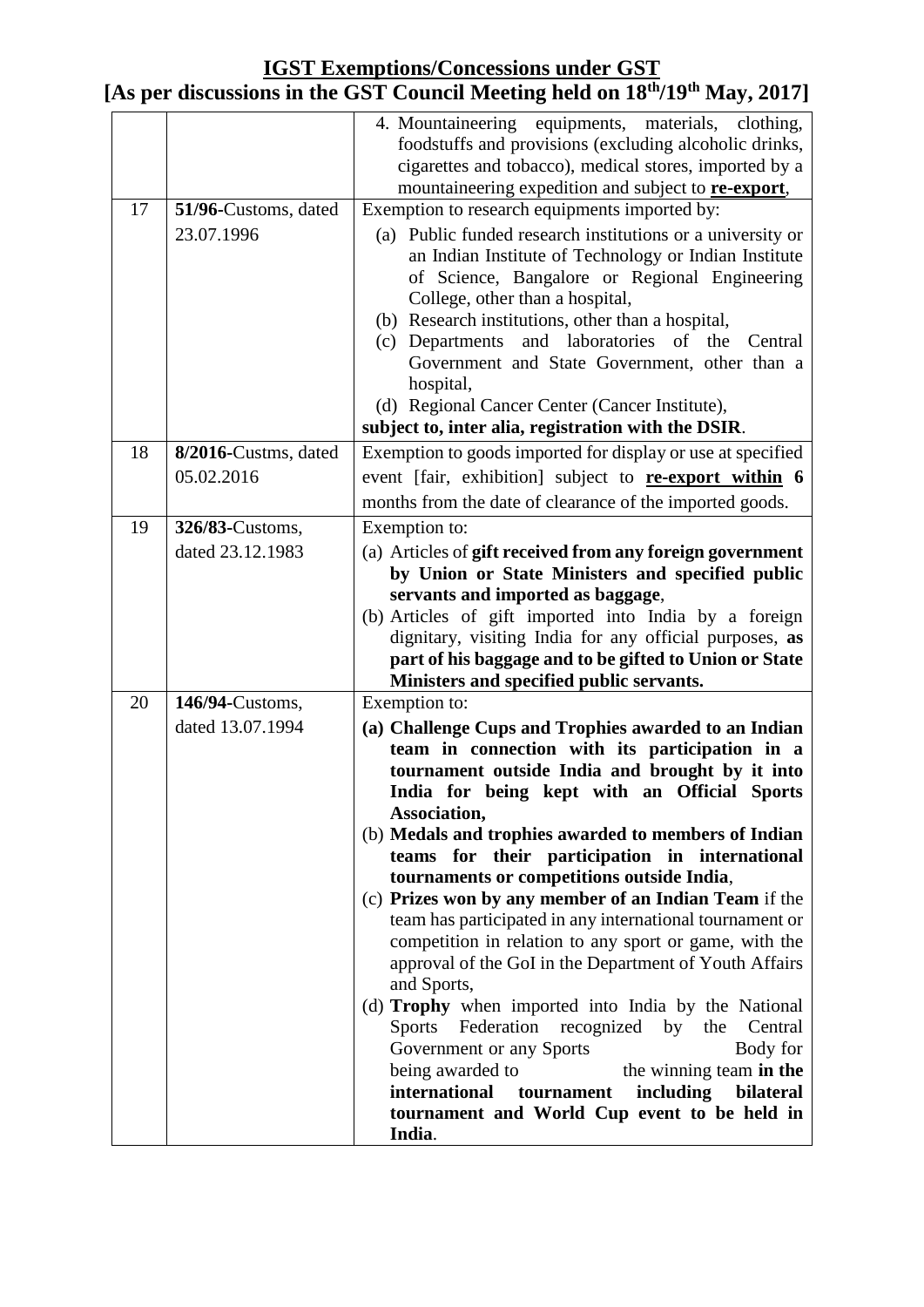#### **[As per discussions in the GST Council Meeting held on 18th/19th May, 2017]**

| 23.07.1996<br>process was undertaken in India and which were exported<br>out of India for carrying out further manufacturing process<br>of coating, electroplating or polishing or a combination of<br>one or more of these processes, as the case may be, when<br>re-imported into India after completion of the said<br>processes, from the customs duty leviable on the value of<br>goods which were exported i.e. customs duty is leviable on<br>the value of the fair cost of the said processes carried out<br>abroad (whether such cost is actually incurred or not) and<br>insurance and freight, both ways.<br>Exemption to Challenge cups and trophies:<br>22<br>259/58-Customs,<br>(a) Which have been won by any unit of the Defence<br>dated 11.10.1958<br>Forces in India or by a particular member or members<br>of such unit in a competition; or<br>(b) Which are being re-imported and which before<br>being exported has been won by any such unit or<br>member or members of a unit in a competition; or<br>(c) Which have been sent by donors resident abroad for<br>presentation to or competition among such units or<br>members of such units.<br>Exemption to articles re-imported by or along with a unit<br>23<br>271/58-Customs,<br>dated 25.10.1958<br>of the Army, the Navy or the Air force or a Central Para<br><b>Military Force</b> on the occasion of its return to India after a<br>[Since superseded by<br>tour of service abroad subject to satisfaction of the<br>Notification<br>No.<br>Commissioner of Customs that these articles were exported<br>17/2017-Cus dated 21-04- |
|-----------------------------------------------------------------------------------------------------------------------------------------------------------------------------------------------------------------------------------------------------------------------------------------------------------------------------------------------------------------------------------------------------------------------------------------------------------------------------------------------------------------------------------------------------------------------------------------------------------------------------------------------------------------------------------------------------------------------------------------------------------------------------------------------------------------------------------------------------------------------------------------------------------------------------------------------------------------------------------------------------------------------------------------------------------------------------------------------------------------------------------------------------------------------------------------------------------------------------------------------------------------------------------------------------------------------------------------------------------------------------------------------------------------------------------------------------------------------------------------------------------------------------------------------------------------------------------------------------------------------|
|                                                                                                                                                                                                                                                                                                                                                                                                                                                                                                                                                                                                                                                                                                                                                                                                                                                                                                                                                                                                                                                                                                                                                                                                                                                                                                                                                                                                                                                                                                                                                                                                                       |
|                                                                                                                                                                                                                                                                                                                                                                                                                                                                                                                                                                                                                                                                                                                                                                                                                                                                                                                                                                                                                                                                                                                                                                                                                                                                                                                                                                                                                                                                                                                                                                                                                       |
|                                                                                                                                                                                                                                                                                                                                                                                                                                                                                                                                                                                                                                                                                                                                                                                                                                                                                                                                                                                                                                                                                                                                                                                                                                                                                                                                                                                                                                                                                                                                                                                                                       |
|                                                                                                                                                                                                                                                                                                                                                                                                                                                                                                                                                                                                                                                                                                                                                                                                                                                                                                                                                                                                                                                                                                                                                                                                                                                                                                                                                                                                                                                                                                                                                                                                                       |
|                                                                                                                                                                                                                                                                                                                                                                                                                                                                                                                                                                                                                                                                                                                                                                                                                                                                                                                                                                                                                                                                                                                                                                                                                                                                                                                                                                                                                                                                                                                                                                                                                       |
|                                                                                                                                                                                                                                                                                                                                                                                                                                                                                                                                                                                                                                                                                                                                                                                                                                                                                                                                                                                                                                                                                                                                                                                                                                                                                                                                                                                                                                                                                                                                                                                                                       |
|                                                                                                                                                                                                                                                                                                                                                                                                                                                                                                                                                                                                                                                                                                                                                                                                                                                                                                                                                                                                                                                                                                                                                                                                                                                                                                                                                                                                                                                                                                                                                                                                                       |
|                                                                                                                                                                                                                                                                                                                                                                                                                                                                                                                                                                                                                                                                                                                                                                                                                                                                                                                                                                                                                                                                                                                                                                                                                                                                                                                                                                                                                                                                                                                                                                                                                       |
|                                                                                                                                                                                                                                                                                                                                                                                                                                                                                                                                                                                                                                                                                                                                                                                                                                                                                                                                                                                                                                                                                                                                                                                                                                                                                                                                                                                                                                                                                                                                                                                                                       |
|                                                                                                                                                                                                                                                                                                                                                                                                                                                                                                                                                                                                                                                                                                                                                                                                                                                                                                                                                                                                                                                                                                                                                                                                                                                                                                                                                                                                                                                                                                                                                                                                                       |
|                                                                                                                                                                                                                                                                                                                                                                                                                                                                                                                                                                                                                                                                                                                                                                                                                                                                                                                                                                                                                                                                                                                                                                                                                                                                                                                                                                                                                                                                                                                                                                                                                       |
|                                                                                                                                                                                                                                                                                                                                                                                                                                                                                                                                                                                                                                                                                                                                                                                                                                                                                                                                                                                                                                                                                                                                                                                                                                                                                                                                                                                                                                                                                                                                                                                                                       |
|                                                                                                                                                                                                                                                                                                                                                                                                                                                                                                                                                                                                                                                                                                                                                                                                                                                                                                                                                                                                                                                                                                                                                                                                                                                                                                                                                                                                                                                                                                                                                                                                                       |
|                                                                                                                                                                                                                                                                                                                                                                                                                                                                                                                                                                                                                                                                                                                                                                                                                                                                                                                                                                                                                                                                                                                                                                                                                                                                                                                                                                                                                                                                                                                                                                                                                       |
|                                                                                                                                                                                                                                                                                                                                                                                                                                                                                                                                                                                                                                                                                                                                                                                                                                                                                                                                                                                                                                                                                                                                                                                                                                                                                                                                                                                                                                                                                                                                                                                                                       |
|                                                                                                                                                                                                                                                                                                                                                                                                                                                                                                                                                                                                                                                                                                                                                                                                                                                                                                                                                                                                                                                                                                                                                                                                                                                                                                                                                                                                                                                                                                                                                                                                                       |
|                                                                                                                                                                                                                                                                                                                                                                                                                                                                                                                                                                                                                                                                                                                                                                                                                                                                                                                                                                                                                                                                                                                                                                                                                                                                                                                                                                                                                                                                                                                                                                                                                       |
|                                                                                                                                                                                                                                                                                                                                                                                                                                                                                                                                                                                                                                                                                                                                                                                                                                                                                                                                                                                                                                                                                                                                                                                                                                                                                                                                                                                                                                                                                                                                                                                                                       |
|                                                                                                                                                                                                                                                                                                                                                                                                                                                                                                                                                                                                                                                                                                                                                                                                                                                                                                                                                                                                                                                                                                                                                                                                                                                                                                                                                                                                                                                                                                                                                                                                                       |
|                                                                                                                                                                                                                                                                                                                                                                                                                                                                                                                                                                                                                                                                                                                                                                                                                                                                                                                                                                                                                                                                                                                                                                                                                                                                                                                                                                                                                                                                                                                                                                                                                       |
|                                                                                                                                                                                                                                                                                                                                                                                                                                                                                                                                                                                                                                                                                                                                                                                                                                                                                                                                                                                                                                                                                                                                                                                                                                                                                                                                                                                                                                                                                                                                                                                                                       |
|                                                                                                                                                                                                                                                                                                                                                                                                                                                                                                                                                                                                                                                                                                                                                                                                                                                                                                                                                                                                                                                                                                                                                                                                                                                                                                                                                                                                                                                                                                                                                                                                                       |
|                                                                                                                                                                                                                                                                                                                                                                                                                                                                                                                                                                                                                                                                                                                                                                                                                                                                                                                                                                                                                                                                                                                                                                                                                                                                                                                                                                                                                                                                                                                                                                                                                       |
|                                                                                                                                                                                                                                                                                                                                                                                                                                                                                                                                                                                                                                                                                                                                                                                                                                                                                                                                                                                                                                                                                                                                                                                                                                                                                                                                                                                                                                                                                                                                                                                                                       |
| by or along with such unit on the occasion of its departure<br>2017]                                                                                                                                                                                                                                                                                                                                                                                                                                                                                                                                                                                                                                                                                                                                                                                                                                                                                                                                                                                                                                                                                                                                                                                                                                                                                                                                                                                                                                                                                                                                                  |
| from India on such tour.                                                                                                                                                                                                                                                                                                                                                                                                                                                                                                                                                                                                                                                                                                                                                                                                                                                                                                                                                                                                                                                                                                                                                                                                                                                                                                                                                                                                                                                                                                                                                                                              |
| 24<br>174/66-Customs,<br>Goods not produced or manufactured in India, which are                                                                                                                                                                                                                                                                                                                                                                                                                                                                                                                                                                                                                                                                                                                                                                                                                                                                                                                                                                                                                                                                                                                                                                                                                                                                                                                                                                                                                                                                                                                                       |
| dated 24.09.1966<br>private personal property and which prior to their import                                                                                                                                                                                                                                                                                                                                                                                                                                                                                                                                                                                                                                                                                                                                                                                                                                                                                                                                                                                                                                                                                                                                                                                                                                                                                                                                                                                                                                                                                                                                         |
| into India have been exported therefrom and re-imported                                                                                                                                                                                                                                                                                                                                                                                                                                                                                                                                                                                                                                                                                                                                                                                                                                                                                                                                                                                                                                                                                                                                                                                                                                                                                                                                                                                                                                                                                                                                                               |
| within three years from the date of export.                                                                                                                                                                                                                                                                                                                                                                                                                                                                                                                                                                                                                                                                                                                                                                                                                                                                                                                                                                                                                                                                                                                                                                                                                                                                                                                                                                                                                                                                                                                                                                           |
| 25<br>158/95-Customs,<br>Exemption to:                                                                                                                                                                                                                                                                                                                                                                                                                                                                                                                                                                                                                                                                                                                                                                                                                                                                                                                                                                                                                                                                                                                                                                                                                                                                                                                                                                                                                                                                                                                                                                                |
| dated 14.11.1995<br>(a) Goods manufactured in India and parts of such goods                                                                                                                                                                                                                                                                                                                                                                                                                                                                                                                                                                                                                                                                                                                                                                                                                                                                                                                                                                                                                                                                                                                                                                                                                                                                                                                                                                                                                                                                                                                                           |
| whether of Indian or foreign manufacture and re-                                                                                                                                                                                                                                                                                                                                                                                                                                                                                                                                                                                                                                                                                                                                                                                                                                                                                                                                                                                                                                                                                                                                                                                                                                                                                                                                                                                                                                                                                                                                                                      |
| imported into India for repairs or for reconditioning.                                                                                                                                                                                                                                                                                                                                                                                                                                                                                                                                                                                                                                                                                                                                                                                                                                                                                                                                                                                                                                                                                                                                                                                                                                                                                                                                                                                                                                                                                                                                                                |
| (b) Goods manufactured in India and re-imported for<br>reprocessing or refining or remaking.                                                                                                                                                                                                                                                                                                                                                                                                                                                                                                                                                                                                                                                                                                                                                                                                                                                                                                                                                                                                                                                                                                                                                                                                                                                                                                                                                                                                                                                                                                                          |
| Subject to the condition, inter alia, that goods are re-                                                                                                                                                                                                                                                                                                                                                                                                                                                                                                                                                                                                                                                                                                                                                                                                                                                                                                                                                                                                                                                                                                                                                                                                                                                                                                                                                                                                                                                                                                                                                              |
| imported within one / three years from the date of export                                                                                                                                                                                                                                                                                                                                                                                                                                                                                                                                                                                                                                                                                                                                                                                                                                                                                                                                                                                                                                                                                                                                                                                                                                                                                                                                                                                                                                                                                                                                                             |
| [10 years in the case of Nepal and Bhutan]; that goods are                                                                                                                                                                                                                                                                                                                                                                                                                                                                                                                                                                                                                                                                                                                                                                                                                                                                                                                                                                                                                                                                                                                                                                                                                                                                                                                                                                                                                                                                                                                                                            |
|                                                                                                                                                                                                                                                                                                                                                                                                                                                                                                                                                                                                                                                                                                                                                                                                                                                                                                                                                                                                                                                                                                                                                                                                                                                                                                                                                                                                                                                                                                                                                                                                                       |
|                                                                                                                                                                                                                                                                                                                                                                                                                                                                                                                                                                                                                                                                                                                                                                                                                                                                                                                                                                                                                                                                                                                                                                                                                                                                                                                                                                                                                                                                                                                                                                                                                       |
| re-exported within 6 months of re-import, etc.                                                                                                                                                                                                                                                                                                                                                                                                                                                                                                                                                                                                                                                                                                                                                                                                                                                                                                                                                                                                                                                                                                                                                                                                                                                                                                                                                                                                                                                                                                                                                                        |
| 26<br>Exemption to goods [on their re-import] not produced or<br>241/82-Customs,<br>dated 04.11.1982<br>manufactured in India and on which the duty of customs                                                                                                                                                                                                                                                                                                                                                                                                                                                                                                                                                                                                                                                                                                                                                                                                                                                                                                                                                                                                                                                                                                                                                                                                                                                                                                                                                                                                                                                        |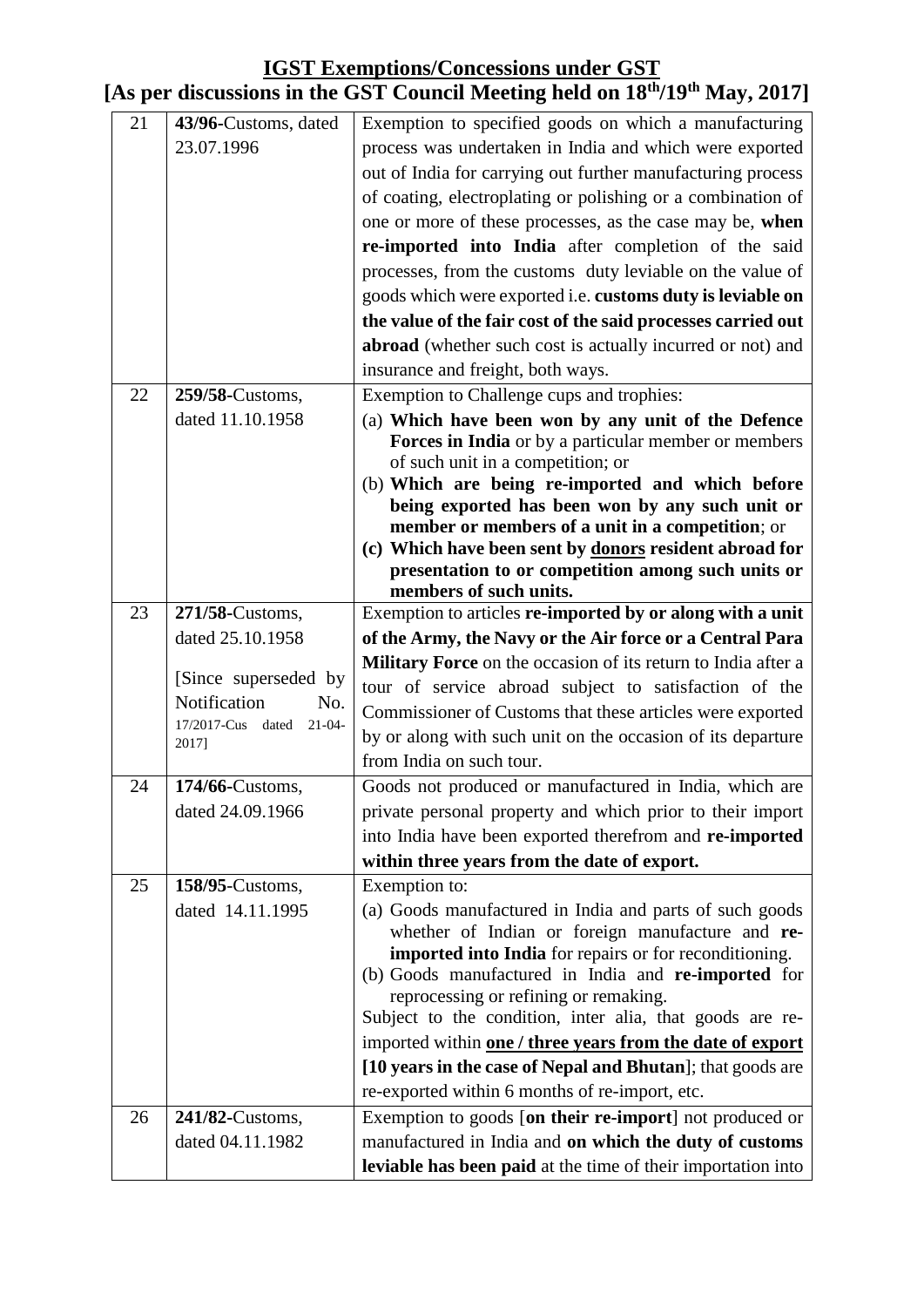|    |                      | India and which were exported out of India for the                                                          |
|----|----------------------|-------------------------------------------------------------------------------------------------------------|
|    |                      | execution of a contract approved by the Reserve Bank of                                                     |
|    |                      | India in connection with any commercial and industrial                                                      |
|    |                      | (including constructional) activities.                                                                      |
|    |                      | In the case of goods on which any alterations, renovations,                                                 |
|    |                      | additions or repairs have been executed subsequent to their                                                 |
|    |                      | export, IGST will be payable on the value equal to the                                                      |
|    |                      | cost of such alterations, renovations, additions or                                                         |
|    |                      | repairs while the goods were abroad.                                                                        |
| 27 | 94/96-Customs, dated | Exemption to:                                                                                               |
|    | 16.12.1996           | a) re-import of goods exported under claim of any                                                           |
|    |                      | export scheme [drawback, rebate, bond, DEEC or                                                              |
|    |                      | EPCG, DEPB],                                                                                                |
|    |                      | b) re-import of goods sent abroad for repairs etc.                                                          |
|    |                      | c) re-import of cut and polished precious and semi-<br>precious stones sent abroad for some treatment [para |
|    |                      | 4A.20.1 of the FTP]                                                                                         |
|    |                      | d) Import of parts components of aircrafts replaced or                                                      |
|    |                      | removed during the course of maintenance in a SEZ.                                                          |
|    |                      | For (a), for goods exported prior to $1st$ of July, the repayment will                                      |
|    |                      | go to Centre in CVD account.                                                                                |
|    |                      | For exports after $1st$ July, the IGST paid will be apportioned.                                            |
| 28 | 134/94-Customs,      | Exemption to specified goods, when imported into India for                                                  |
|    | dated 22.06.1994     |                                                                                                             |
|    |                      | carrying out repairs, reconditioning, reengineering,                                                        |
|    |                      | testing, calibration or maintenance (including service),                                                    |
|    |                      | subject to the condition, inter alia, that                                                                  |
|    |                      | a) the repairs, reconditioning, reengineering, testing,                                                     |
|    |                      | calibration or maintenance (including service) as the<br>case may be, is undertaken in accordance with the  |
|    |                      | provisions of section 65 of the Customs Act, 1962                                                           |
|    |                      | (52 of 1962), and                                                                                           |
|    |                      | the goods repaired, reconditioned, reengineered,<br>b)                                                      |
|    |                      | tested, calibrated or maintained (including service)                                                        |
|    |                      | as the case may be, are exported and are not                                                                |
|    |                      | cleared outside the Unit.                                                                                   |
| 29 | 26/2011-Customs,     | Exemption to:                                                                                               |
|    | dated 01.03.2011     | (a) Works of art including statuary and pictures intended                                                   |
|    |                      | for public exhibition in a museum or art gallery;                                                           |
|    |                      | (b) Works of art namely memorials of a public character                                                     |
|    |                      | intended to be put up in a public place including,                                                          |
|    |                      | materials used or to be used in their construction,<br>whether worked or not;                               |
|    |                      | (c) Antiques intended for public exhibition in a public                                                     |
|    |                      | museum or national institution;                                                                             |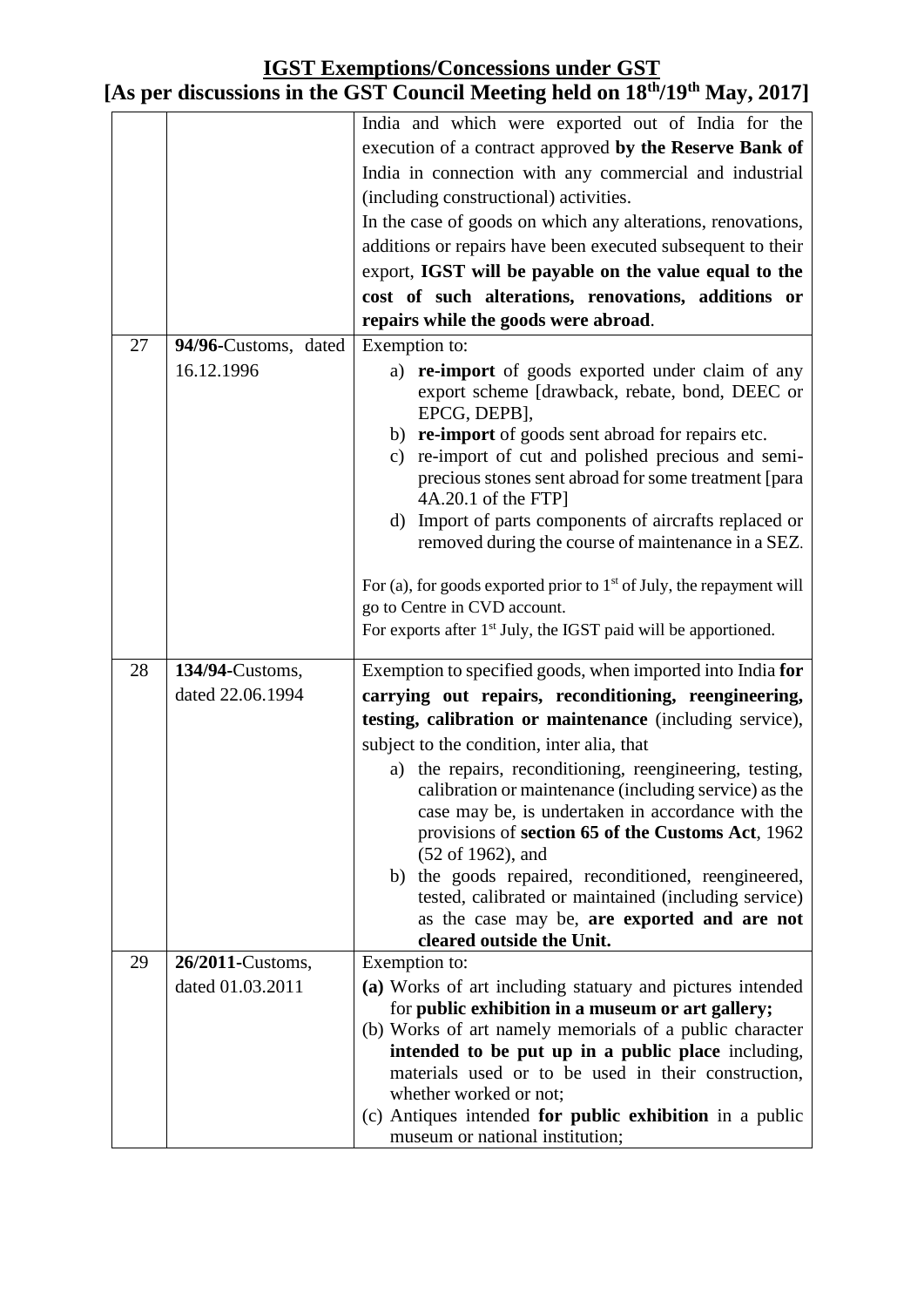| 30 | 273/58-Cusoms, dated<br>25.10.1958 | Exemption to re-import of unclaimed postal articles which<br>were originally posted in India and re-imported as<br>unclaimed, refused or redirected. |
|----|------------------------------------|------------------------------------------------------------------------------------------------------------------------------------------------------|
| 31 | 117/61-Customs,                    | Exemption to engines and parts of aircraft, when re-                                                                                                 |
|    | dated 13.10.61                     | imported into India after having been exported, from the                                                                                             |
|    |                                    | customs duty leviable on the value of goods which were                                                                                               |
|    |                                    | exported [customs duty is leviable on the cost of repair],                                                                                           |
|    |                                    | which includes the charges paid for the materials as well                                                                                            |
|    |                                    | as for labour, insurance and freight) in the following                                                                                               |
|    |                                    | cases:-                                                                                                                                              |
|    |                                    | (a) Engines and certain specified parts which fail abroad<br>and are re-imported.                                                                    |
|    |                                    | (b) Engines or certain specified parts sent abroad as a stand-                                                                                       |
|    |                                    | by for replacement of a defective one and subsequently                                                                                               |
|    |                                    | brought back to India in the same condition without<br>being installed on an aircraft.                                                               |
|    |                                    | (c) Engines and certain specified parts lent by an Indian                                                                                            |
|    |                                    | company to a foreign Company.                                                                                                                        |
| 32 | 26/62-Customs, dated               | Exemption to catering cabin equipments and food and drink                                                                                            |
|    | 19.02.1962                         | on <b>re-importation</b> by the aircrafts of the Indian Airlines                                                                                     |
|    |                                    |                                                                                                                                                      |
|    |                                    | Corporation from foreign flights subject to the condition                                                                                            |
|    |                                    | that the goods were not taken on board at any foreign port                                                                                           |
|    |                                    | or place.                                                                                                                                            |
| 33 | 26/62-Customs, dated               | Exemption to catering cabin equipments and food and drink                                                                                            |
|    | 19.02.1962                         | on re-importation by the aircrafts of the Indian Airlines                                                                                            |
|    |                                    |                                                                                                                                                      |

# **[As per discussions in the GST Council Meeting held on 18th/19th May, 2017]**

#### **II. Exemption for goods in transit to and from Nepal Bhutan [land locked countries] Notification No 38/96 –Customs.**

| S.  | <b>Gist of the notification</b>                                        |  |  |
|-----|------------------------------------------------------------------------|--|--|
| No. |                                                                        |  |  |
|     | Goods imported;                                                        |  |  |
|     | a) from foreign country for the purpose of exports to Bhutan or Nepal; |  |  |
|     | from Bhutan or Nepal into India for exports to foreign Country.<br>h)  |  |  |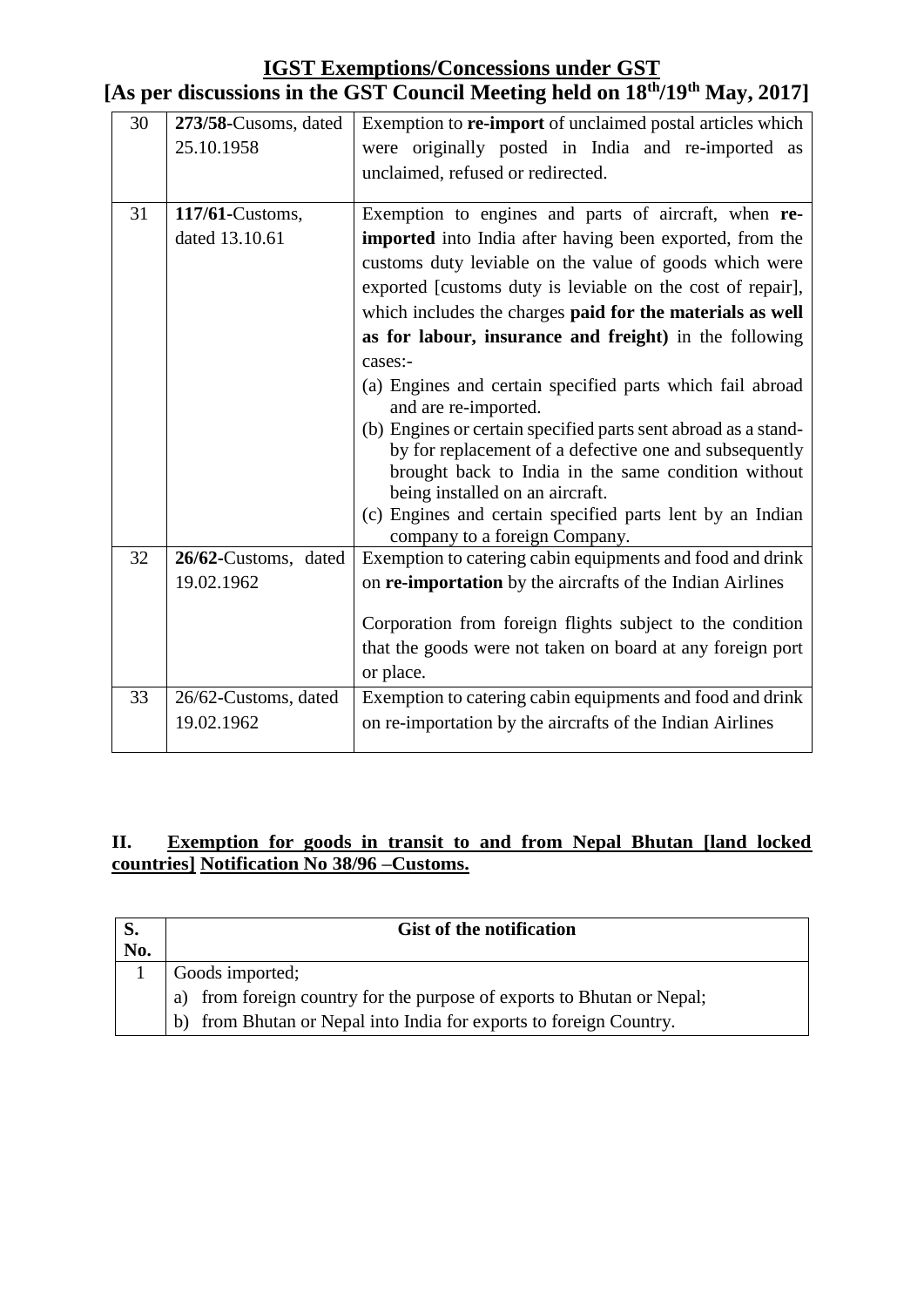## **III. Miscellaneous exemptions - Notification No. 12/2012-Customs.**

| <b>S. No.</b> | Chapter/           | <b>Description of goods</b>                                                          | <b>IGST Rate</b> |
|---------------|--------------------|--------------------------------------------------------------------------------------|------------------|
|               | <b>Heading</b>     |                                                                                      |                  |
|               | /Subheading        |                                                                                      |                  |
|               | / tariff item      |                                                                                      |                  |
|               |                    |                                                                                      |                  |
| 414.          | 85 or any          | Television equipment, cameras<br>and other                                           | <b>Nil</b>       |
|               | other              | equipment for taking films, imported by a                                            |                  |
|               | Chapter            | foreign film unit or television team                                                 |                  |
| 415.          | 85 or any          | Photographic, filming, sound recording and                                           | <b>Nil</b>       |
|               | other              | radio equipment, raw films, video tapes and                                          |                  |
|               | Chapter            | sound re- cording tapes of foreign origin, if                                        |                  |
|               |                    | imported into India after having been                                                |                  |
|               |                    | exported therefrom                                                                   |                  |
| 418.          | 85 or any          | Goods imported for being tested in specified                                         | <b>Nil</b>       |
|               | other              | test centres                                                                         |                  |
|               | Chapter            |                                                                                      |                  |
| 448A          | 8802<br>(except    | All goods [aircrafts, helicopters etc.]                                              | Nil              |
|               | 8802600            |                                                                                      |                  |
|               | that is space      |                                                                                      |                  |
| 449.          | craft)             |                                                                                      | Nil              |
|               | 88 or any<br>other | The following goods, namely :-<br>(a) Satellites and payloads;                       |                  |
|               | Chapter            | and technical<br>Scientific<br>(b)<br>instruments,                                   |                  |
|               |                    | (including<br>equipments<br>apparatus,                                               |                  |
|               |                    | and computer<br>software),<br>computers                                              |                  |
|               |                    | accessories, parts, components, spares,                                              |                  |
|               |                    | tools, mock ups<br>and modules,<br>raw<br>materials and consumables required for     |                  |
|               |                    | launch vehicles and for satellites and                                               |                  |
|               |                    | payloads                                                                             |                  |
|               |                    | Ground equipment brought for testing of<br>(c)                                       |                  |
|               |                    | (a)                                                                                  |                  |
| 518.          | Any<br>Chapter     | Used bona fide personal and household effects<br>belonging to a deceased person      | Nil              |
| 519.          | Any                | Goods imported through postal parcels, packets                                       | <b>Nil</b>       |
|               | Chapter            | and letters, the CIF value of which is not more                                      |                  |
|               |                    | than one thousand rupees per consignment                                             |                  |
| 520.          | Any                | specimens,<br>photographs,<br>Archaeological                                         | Nil              |
|               | Chapter            | plaster casts or antiquities, intended for                                           |                  |
|               |                    | exhibition for public benefit in a museum                                            |                  |
|               |                    | managed by the Archaeological Survey of                                              |                  |
|               |                    | <b>India or by a State Government</b>                                                |                  |
| 357A.         | 84 or any          | Goods specified in List 34 required in                                               | 5%               |
|               | other              | connection with:                                                                     | This will apply  |
|               | Chapter            | (a) petroleum operations undertaken under                                            | domestic<br>to   |
|               |                    | petroleum exploration licenses or mining                                             | supplies also.   |
|               |                    | leases, granted by the Government of India<br>or any State Government to the Oil and |                  |
|               |                    | Natural Gas Corporation or Oil India                                                 |                  |
|               |                    |                                                                                      |                  |